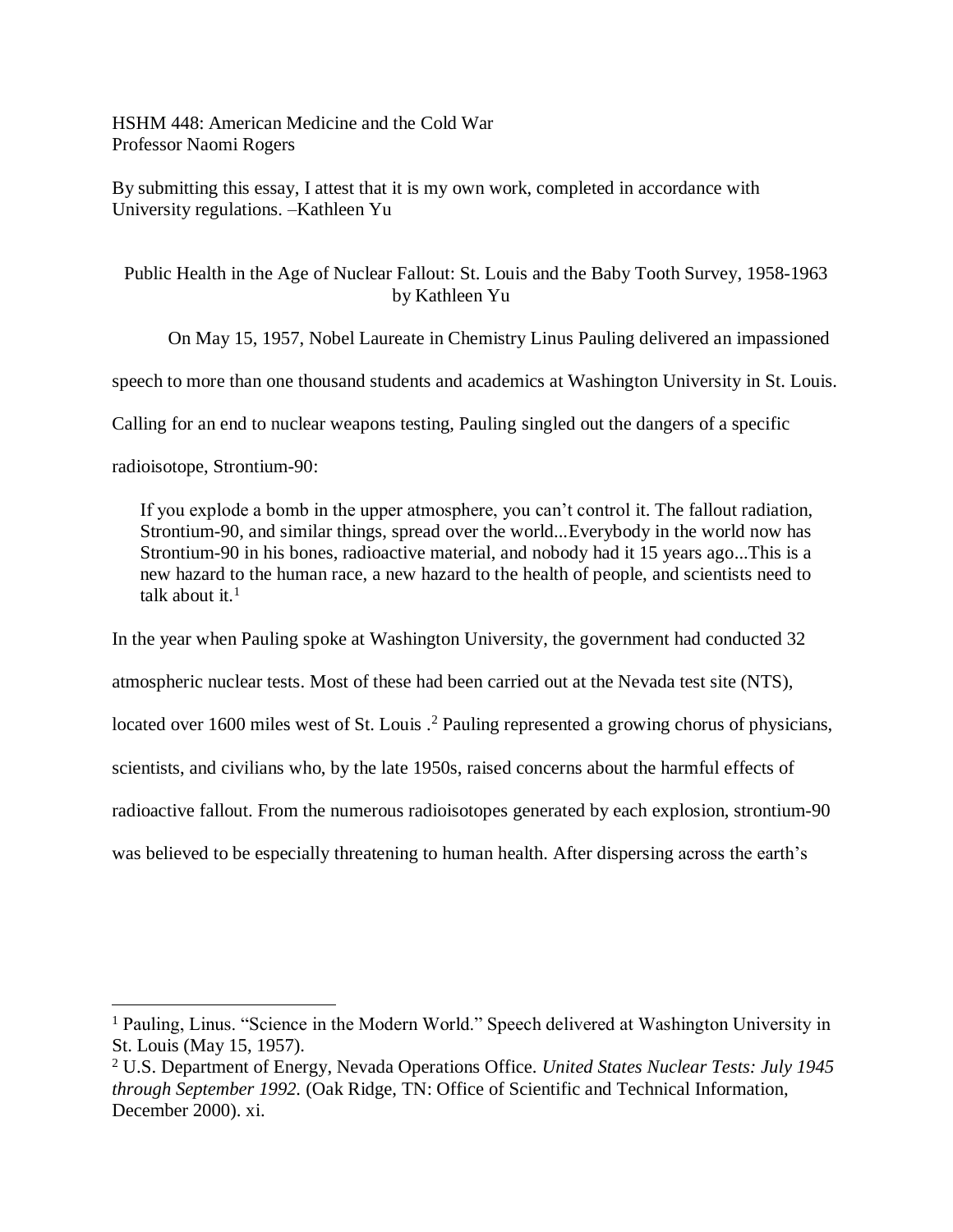surface, the radioisotope would infiltrate the food and water cycles, accumulate in bones and teeth, and release cancer-causing particles throughout its victim's body.<sup>3</sup>

The first large-scale project to investigate the effects of radioactive fallout was launched through a collaboration among clinicians, scientists, and residents of St. Louis, Missouri, in the following year. Working with the dental schools at Washington University and St. Louis University, the St. Louis Citizen's Committee for Nuclear Information (CNI) collected thousands of baby teeth from children in the city and surrounding county. Dentists then analyzed the donated teeth for traces of strontium-90.<sup>4</sup> Prior studies by the US Public Health Service had demonstrated contamination with this radioisotope in milk supplies around the nation.<sup>5</sup> The Baby Tooth Survey sought to provide direct evidence for strontium-90's accumulation in human bodies. When preliminary findings were published in the November 24, 1961, issue of *Science*, the CNI had already collected over 61,000 milk teeth shed by children born before and during the years of continental nuclear testing.<sup>6</sup>

This paper will examine how St. Louis residents perceived of and responded to the health impacts of nuclear testing, from 1958 to 1963. Early anti-nuclear activists had focused on the weapon's potential to bring about immediate and large-scale casualties, pointing to the Hiroshima and Nagasaki bombings as examples. But as the Cold War progressed, opponents shifted their attention to the slowly lethal yet largely invisible fallout from testing nuclear explosives. I will argue that the Baby Tooth Survey signaled a tendency for the public to think

<sup>3</sup> "Danger—Strontium 90." *Newsweek* (November 12, 1956): 88–89.

<sup>4</sup> Reiss, Louis Z. "Strontum-90 Absorption by Deciduous Teeth." *Science* 134 (November 24, 1961): 1669.

<sup>5</sup> Campbell, J. E., and Murphy, G. K. "Summary of results from the raw milk sampling program, June 1957–April 1963." *U.S. Public Health Service. Radiol. Health Data.* (October 1963): 511–519.

<sup>6</sup> Reiss, Louis Z. "Strontum-90 Absorption by Deciduous Teeth." 1669.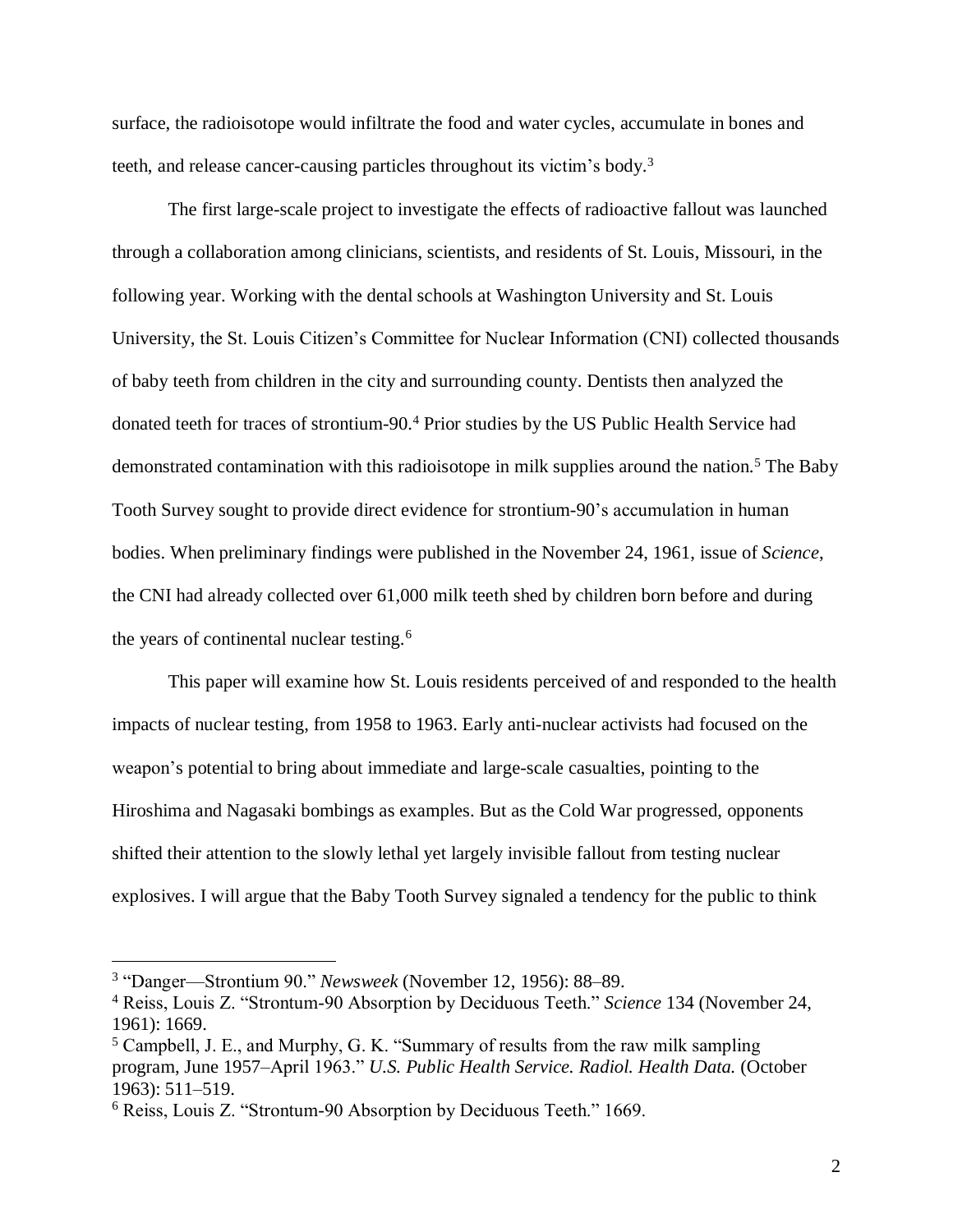about health beyond individual bodies, encompassing a community level, national, and even international scope. First, I will examine the powerful rhetoric surrounding strontium-90's role as an environmental toxin. Next, I will describe how the Baby Tooth Survey embraced an ecological approach to health, where the locus of control resided outside the individual. In the age of nuclear fallout, Americans were increasingly aware that environmental threats could profoundly shape their health. The CNI drew upon these ideas by framing participation in the study as serving a greater good. Thus, despite offering no medical benefit to any particular participant, the Baby Tooth Survey succeeded in capturing the public's imagination and inspiring widespread support. Overall, the survey reflected an expanding vision of the far-reaching and communal responsibility for protecting the health of the public.

I. Growing concerns about Strontium-90: "a new hazard to the human race"

After Hiroshima and Nagasaki, the US continued to deploy nuclear bombs in an effort to improve its nuclear technologies and strengthen its defense against the Soviet Union. The first atmospheric nuclear test, code named "Trinity," had taken place over a remote desert region in New Mexico, on July 16, 1945. Following World War II, atmospheric and underwater bombings were primarily carried out in the Pacific Ocean.<sup>7</sup> As the Cold War intensified and war broke out in Korea, government and military officials began to urge President Harry Truman for a continental testing site. Testing within the United States offered significant advantages in terms of accessibility, convenience, and security against foreign forces, but also gave rise to concerns about radiological hazards and public safety. 8 In his testimony to the Atomic Energy

<sup>7</sup> U.S. Department of Energy, Nevada Operations Office. *United States Nuclear Tests: July 1945 through September 1992*. 2.

<sup>8</sup> Fehner, Terrence R. Gosling, F.G. *Origins of the Nevada Testing Site. (*US Department of Energy History Division, December 2000). 39.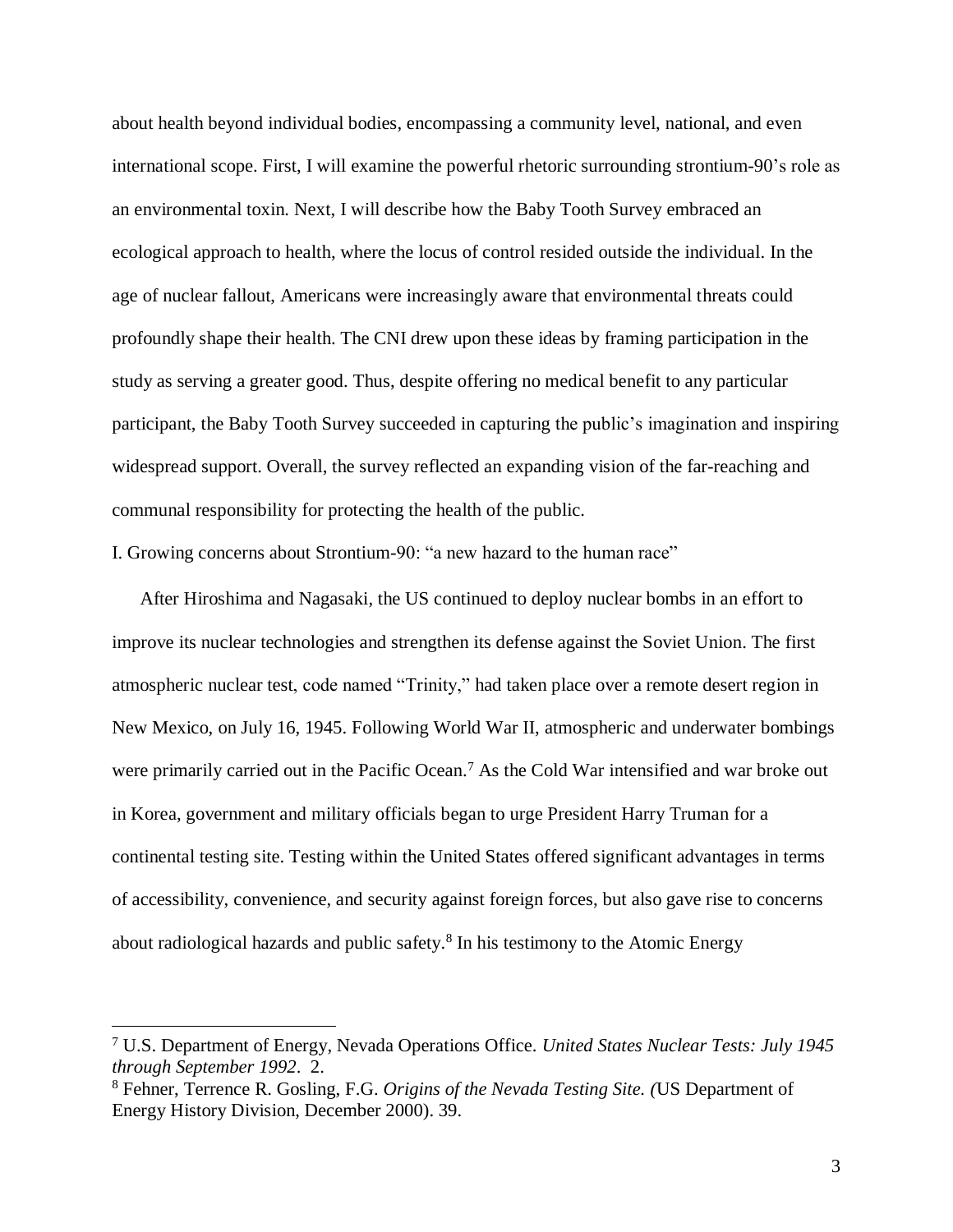Commission (AEC), Director of the AEC's Division of Military Application James McCormack admitted that no continental test site was a "completely satisfactory alternate" to the Pacific. However, one proposed region in Nevada, spanning 1,375 square miles of rugged mountain and dessert terrain, was a "substantial improvement in predicted safety" over other candidates.<sup>9</sup> Only 4,100 people lived within a 125-mile radius downwind of the Nevada test site (NTS), thus government officials argued that this location would minimize radiation exposure to humans. On December 18, 1951, Truman formally approved NTS as the primary location for conducting weapons testing.<sup>10</sup>

Despite NTS's relative isolation, the danger of radioactive fallout soon captured the nation's attention. Between 1951 and 1958, the US carried out 183 atmospheric nuclear tests at NTS.<sup>11</sup> Each explosion shot a "mushroom cloud" of radioactive dust into the atmosphere, which was visible from over a hundred miles away. Depending on wind patterns, the fallout cloud could drift across the entire planet. Americans saw this threat materialize on March 1, 1954, when the US detonated a 15-megaton hydrogen bomb at Bikini Atoll. The explosion generated an unprecedented volume of radioactive fallout. National and international coverage surrounding the incident reported the death of a Japanese fishing boat crewmember who had been near the test site. Islanders living over 100 miles from where the bomb was dropped suffered from skin burns, hair loss, and radioactive sickness.<sup>12</sup> A November 12, 1956 article in *Newsweek* highlighted the public's horror: "hydrogen bombs may have already propelled enough [of] the

<sup>9</sup> Ibid. 48.

 $10$  Ibid.

<sup>11</sup> U.S. Department of Energy, Nevada Operations Office. *United States Nuclear Tests: July 1945 through September 1992*. 2-10.

<sup>12</sup> Jessee, Emory J. *Radiation Ecologies: Bombs, Bodies, and Environment during the Atmospheric Nuclear Weapons Testing Period, 1942-65.* (PhD Diss. Montana State University, 2013). 233.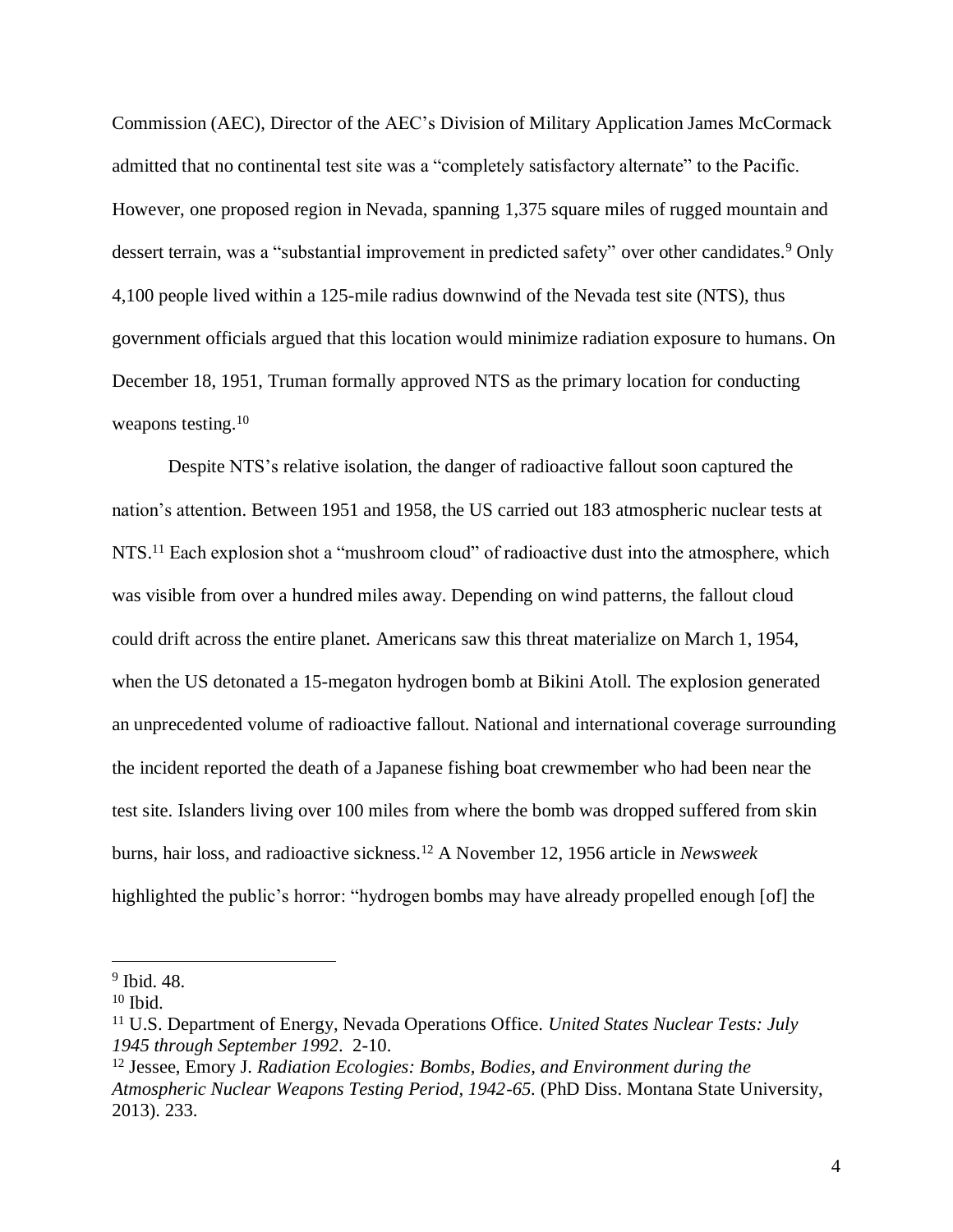most pernicious aftermath of nuclear fission into the stratosphere to doom countless of the world's children to inescapable and incurable cancer."<sup>13</sup> Americans became increasingly aware that nuclear testing on the other side of the world could endanger their health.

Scientists studying nuclear fallout focused on the hazards of a specific radioisotope, strontium-90. "From the standpoint of its possible effect on humans," declared a 1956 public report from the National Academy of Science, "the important ingredient of delayed fallout is Strontium-90."<sup>14</sup> The report listed several reasons why strontium-90 was so dangerous: first, it was one of the most abundant fission products, second its half-life of 28 years was long enough for the chemical to remain active for many years, but short enough to serve as a "strong radiator"; third, its chemical similarity to calcium meant that it was easily absorbed by bones and teeth; fourth, research on experimental animals had shown that the radioisotope caused bone cancers; and finally, after a nuclear explosion, strontium-90 was carried into the stratosphere, whereupon it "spreads over the entire earth and is deposited gradually, over a period of years."<sup>15</sup> This report emphasized an ecological approach to this threat:

It is a long way from [the nuclear test site] Eniwetok to Chicago or Bombay. A power station in Oslo or Moscow is a far remove from Johannesburg. Yet all these places are in the same ocean of air; all are surrounded by the interconnecting oceans of water. English grass has been sprinkled with strontium 90 from Nevada. And English cows have eaten it... Between the potential sources of man-made radiation and the people of the world is a vast, complex connecting network."<sup>16</sup>

Other research reinforced strontium-90's threat to public health. In 1953, geologists at Columbia

University provided experimental verification that strontium-90 was present in animal bones,

<sup>13</sup> "Danger—Strontium 90." *Newsweek* (November 12, 1956): 88–89.

<sup>14</sup> *The Biological Effects of Atomic Radiation and Excerpts From Pathologic Effects of Atomic Radiation, Studies by the National Academy of Sciences, National Research Council.*

<sup>(</sup>Washington: National Academy of Sciences – National Research Council, 1956). 24. <sup>15</sup> Ibid. 21.

<sup>16</sup> Ibid. 22.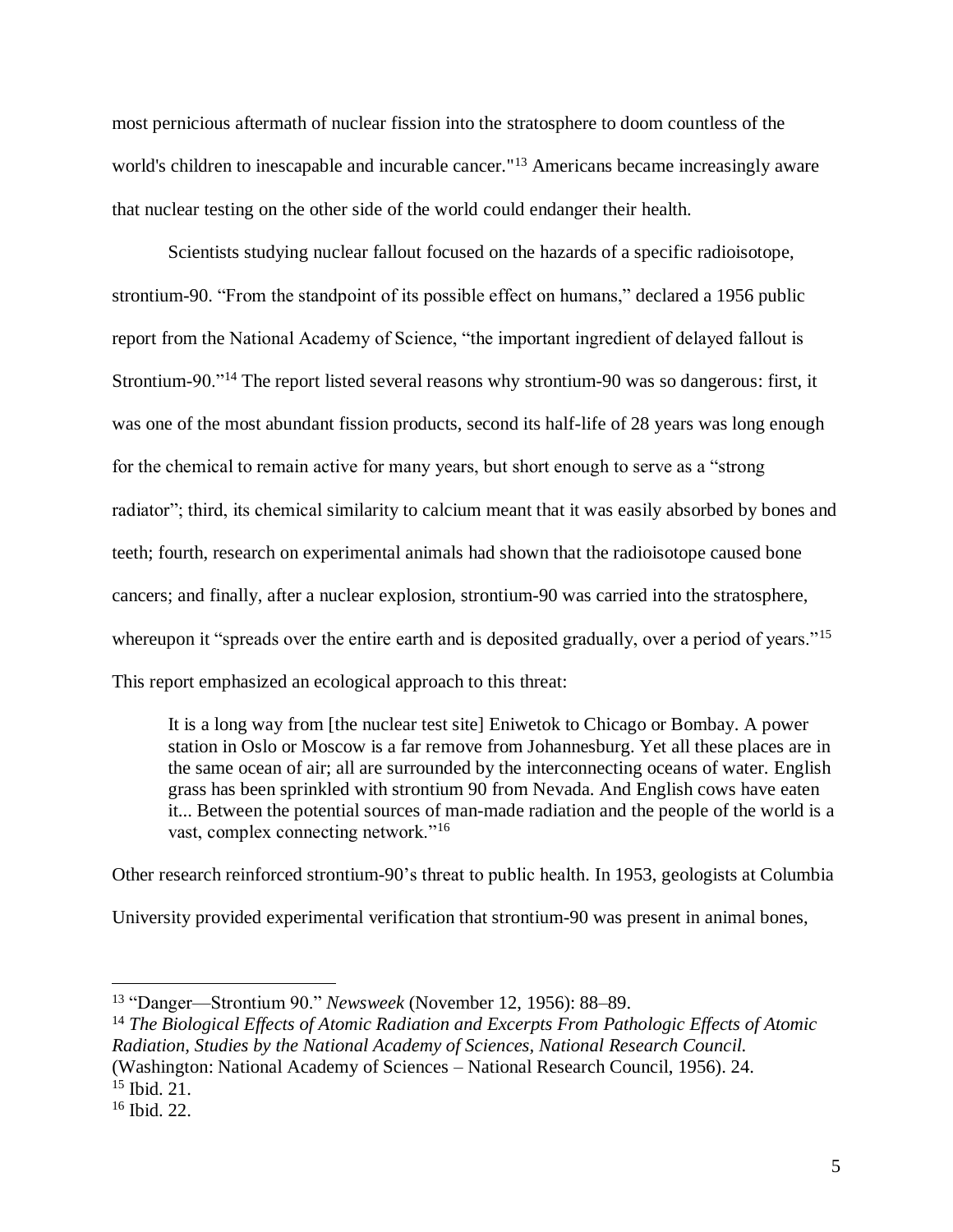milk products, and soil. They also articulated a path by which strontium-90 infiltrated human bodies: the radioisotope was "transported to the soil... plants take up this radioactive strontium [and] human beings ingest strontium-90 from vegetables and milk products."<sup>17</sup> Additional analysis of human bone samples led to their conclusion that strontium-90 was "found in all human beings, regardless of age or geographic location."<sup>18</sup> Overall, these studies rejected the false security afforded by geographic distance by showing that strontium-90 was an ever-present environmental threat.

II. Civilians mobilize: The St. Louis Committee for Nuclear Information

St. Louis, Missouri, was an epicenter for public discourse surrounding the issue of nuclear fallout. In November 1956, 130 physicians and scientists at Washington University sent a request to the Joint Committee on Atomic Energy for a public investigation of the government's nuclear testing program. <sup>19</sup> The next Spring, several Washington University scientists invited anti-nuclear activist and 1954 Nobel Laureate in Chemistry, Linus Pauling, to campus. Pauling addressed an enthusiastic audience of faculty and students about the dangers of radioactive fallout and the need to end nuclear testing.<sup>20</sup> Soon after, Pauling drafted a petition calling for an international nuclear testing moratorium. When Pauling presented this petition to the UN Secretary General in January 1958, he had enlisted the support of 11,021 scientists from

<sup>17</sup> Kulp, JL. Eckelman, Walter R. Schulert, Arthur L. "Strontium-90 in Man." *Science.* 125(3241) (February 8, 1957): 219.

 $18$  Ibid.

<sup>19</sup> Smith, Allen. "Democracy and the Politics of Information: The St. Louis Committee for Nuclear Information." *Gateway Heritage: The Quarterly Journal of the Missouri Historical Society* 17(1) (Summer 1996): 4.  $20$  Ibid.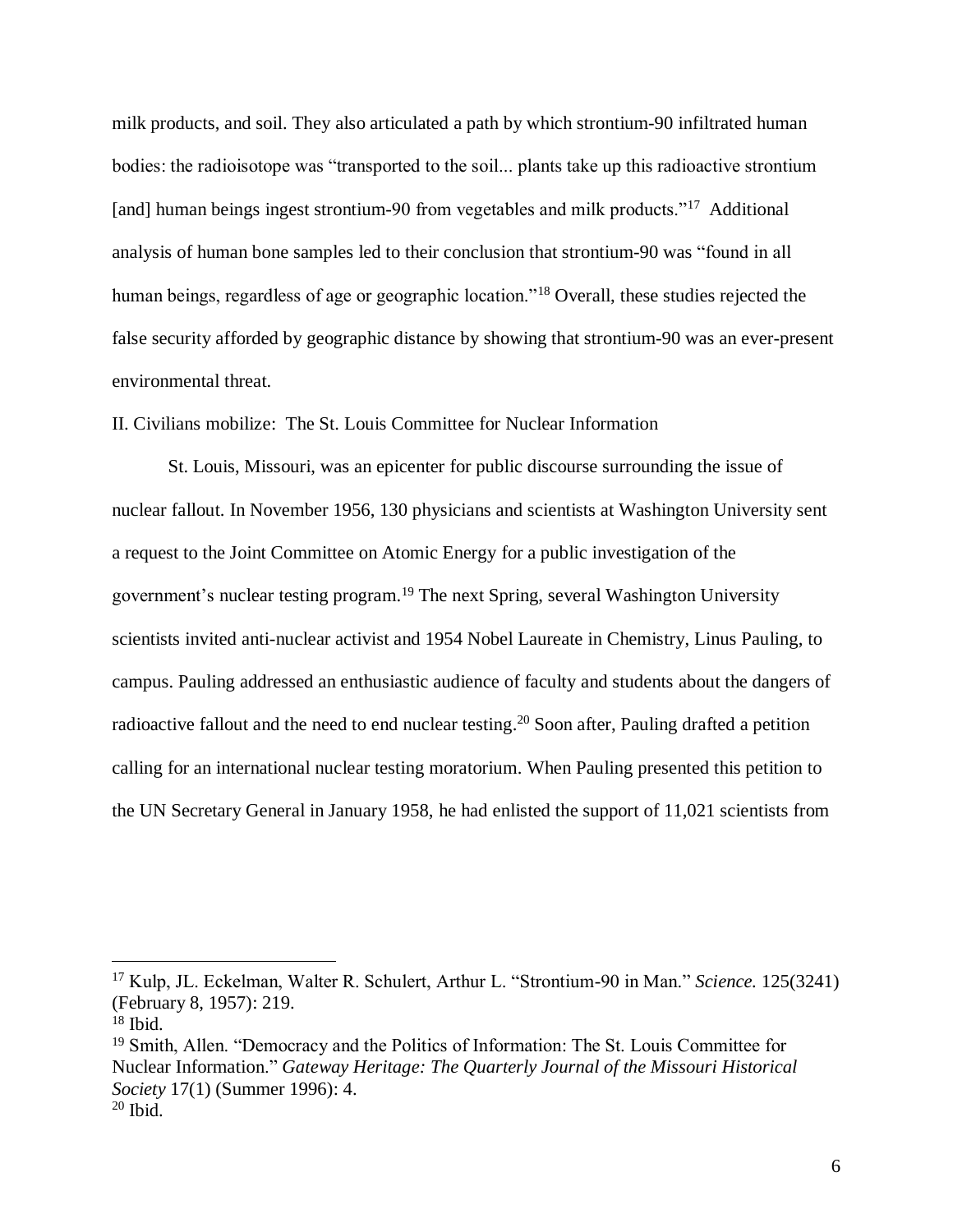43 countries. Many of the early signers were faculty members at Washington University and St. Louis University. 21

St. Louis residents also rallied against nuclear testing. In 1956, 28 prominent local women drew up a letter voicing their concerns about radioactive contamination in the city's food supplies. Most of these activists were married to physicians, scientists, and leading Democrats in St. Louis.<sup>22</sup> Over the next year and a half, the "Eves Against Atoms" group met with Congressional representatives, sponsored petitions, and wrote to government agencies over the fallout question. While championing an anti-nuclear stance which resembled that of Pauling and Washington University scientists, this grassroots organization concentrated specifically on the impact of nuclear testing on diet and the public's health.<sup>23</sup>

In April 1958, scientists and laypeople came together to establish the Greater St. Louis Citizen's Committee for Nuclear Information (CNI). One journalist for the *Nation* reported that the Committee's members represented a "cross-section of the medical and scientific elite of the city, along with lawyers, ministers and other civic leaders." <sup>24</sup> The group's founders were motivated by their opposition to the arms race, yet they officially declared a nonpartisan position to establish credibility with the public. Calling itself "the pioneer citizens' group in the field of nuclear education," the CNI's mission statement clarified that their goal was to "[present] the known facts for people to use in deciding where *they* stand on the moral and political questions of the nuclear age."<sup>25</sup> Historian Michael Egan noted that CNI leaders were suspicious that

<sup>21</sup> Egan, Michael. *Barry Commoner and the Science of Survival: The Remaking of American Environmentalism.* (Cambridge: The MIT Press, 2009), 55.

<sup>&</sup>lt;sup>22</sup> Smith, Allen. "Democracy and the Politics of Information: The St. Louis Committee for Nuclear Information," 5.

 $23$  Ibid, 6.

<sup>24</sup> Wyant, WK Jr. "50,000 Baby Teeth." *The Nation* (June 13, 1959): 535.

 $25$  Ibid.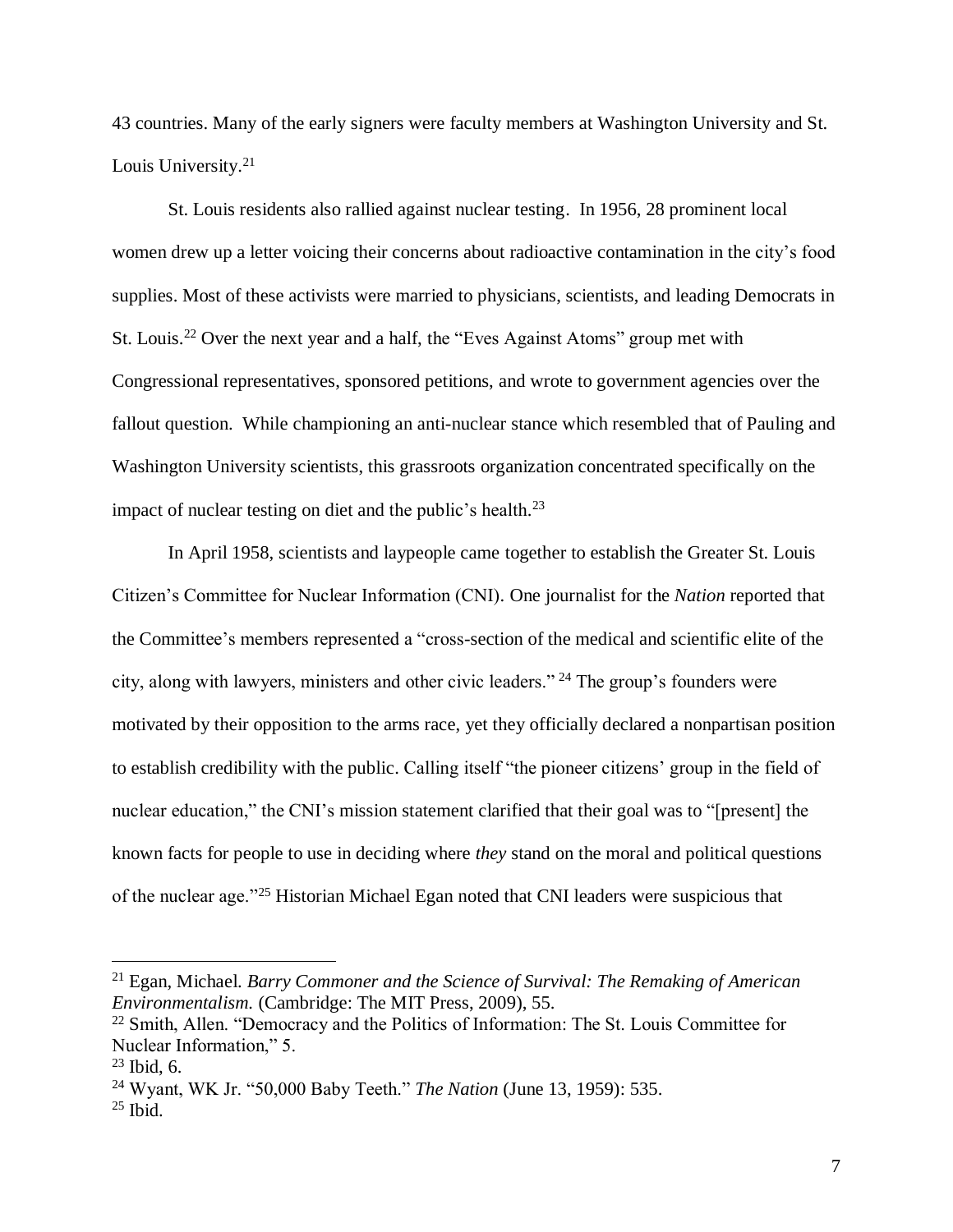government information about nuclear testing was based on sociopolitical, rather than scientific, factors.<sup>26</sup> Thus, the committee concentrated on disseminating "objective" facts to the public.<sup>27</sup> The group organized a speaker's bureau, composed of physicians and scientists ("capable of dealing with technical aspects of the fallout controversy"), who gave lectures to various "church, parent, fraternal, and business groups"; seminars and public meetings for scientists and laypeople to discuss the consequences of radiation and fallout; and a monthly publication, *Nuclear Information*, whose objective was to "report new scientific facts in lay language."<sup>28</sup> Committee members also appeared on local radio and television programs. These efforts met widespread support from city residents. One year after the group's founding, it already boasted more than 500 members and reached over 2,500 subscribers through its monthly bulletin.<sup>29</sup> By reaching out to the St. Louis community, the CNI became the respected authority for explaining complex nuclear issues to the public.

At the heart of the CNI's agenda from 1958 to 1963 was investigating the link between radioactive fallout and the milk supply. The 1956 National Academy of Science report had concluded that milk was the primary source of strontium-90 in the human diet.<sup>30</sup> Building on these findings, the US Public Health Service initiated a longitudinal study to measure the levels of radioisotopes in milk. Every month, researchers tested samples from nine milksheds around the country. Their findings confirmed what many Americans had suspected: from 1957 to 1959,

<sup>26</sup> Egan, Michael. *Barry Commoner and the Science of Survival: The Remaking of American Environmentalism*, 64.

<sup>27</sup> Smith, Allen. "Democracy and the Politics of Information: The St. Louis Committee for Nuclear Information," 6.

<sup>28</sup> Wyant, WK Jr. "50,000 Baby Teeth," 535.

<sup>29</sup> Ibid.

<sup>30</sup> *The Biological Effects of Atomic Radiation and Excerpts From Pathologic Effects of Atomic Radiation, Studies by the National Academy of Sciences, National Research Council.* (Washington: National Academy of Sciences – National Research Council, 1956), 24.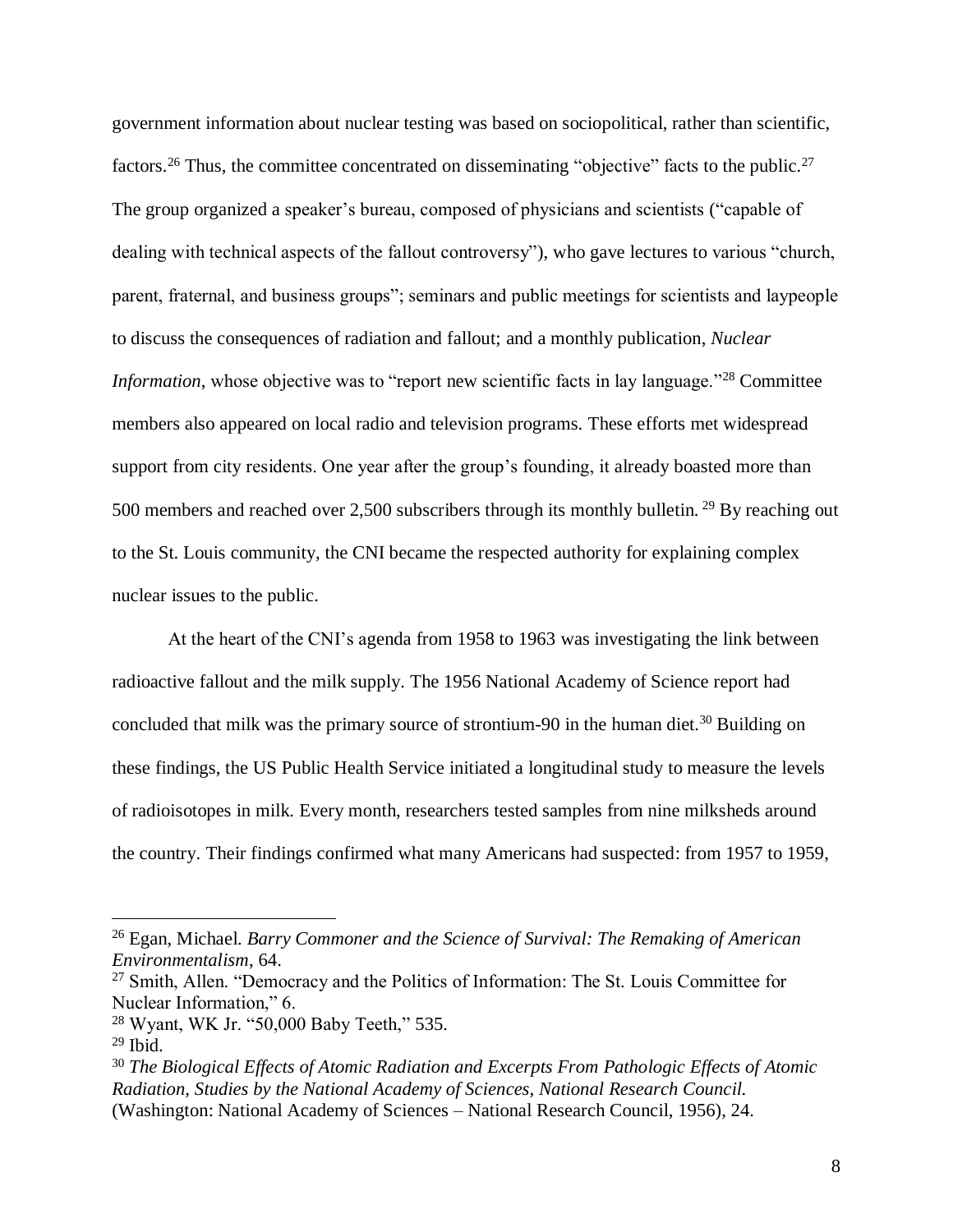there had been a sharp increase in strontium-90 and cesium-137 concentrations. This trend coincided with more frequent nuclear weapons testing at NTS, and was observed across geographically distant areas of the nation. Furthermore, out of the nine metropolitan cities monitored, St. Louis consistently had the highest concentrations of fission products in its milk supply. The US Public Health Service assured the public that radioactivity levels were "well below the permissible levels agreed upon by the National Committee on Radiation Protection and Measurement."<sup>31</sup> But for St. Louis residents already primed to the dangers of nuclear testing, the study reinforced their fears that radioactive fallout was becoming part of their daily lives.

Children were thought to be especially at risk for adverse health effects from contaminated milk; their smaller bodies made them more radiosensitive than adults. They also had a greater need for calcium and usually consumed significant quantities of milk.<sup>32</sup> At the request of the St. Louis Dairy Council, the CNI issued a public statement in January 1958 responding to the Milk Monitoring Survey. The group urged parents not to eliminate milk from their child's diet, because "nothing can be gained by reducing milk intake."<sup>33</sup> Nevertheless, through public talks and articles in *Nuclear Information,* the CNI made sure that this issue remained on the public's conscience. During this time, *Nuclear Information*'s front page featured articles ranging from "Milk and the Strontium-90 Problem" to "Strontium-90 and Common Foods" and "Mothers ask – What should we feed our kids?"<sup>34</sup> To the American public,

<sup>&</sup>lt;sup>31</sup> Campbell, J. E., and Murphy, G. K. "Summary of results from the raw milk sampling program, June 1957–April 1963." *U.S. Public Health Service. Radiol. Health Data.* (October 1963): 511–519.

<sup>32</sup> Kalckar, Herman M. "An International Milk Teeth Radiation Census." *Nature.* 182 (August 2, 1958): 283.

<sup>33</sup> Wyant, WK Jr. "50,000 Baby Teeth," 536.

<sup>34</sup> Egan, Michael. *Barry Commoner and the Science of Survival: The Remaking of American Environmentalism*, 69-70.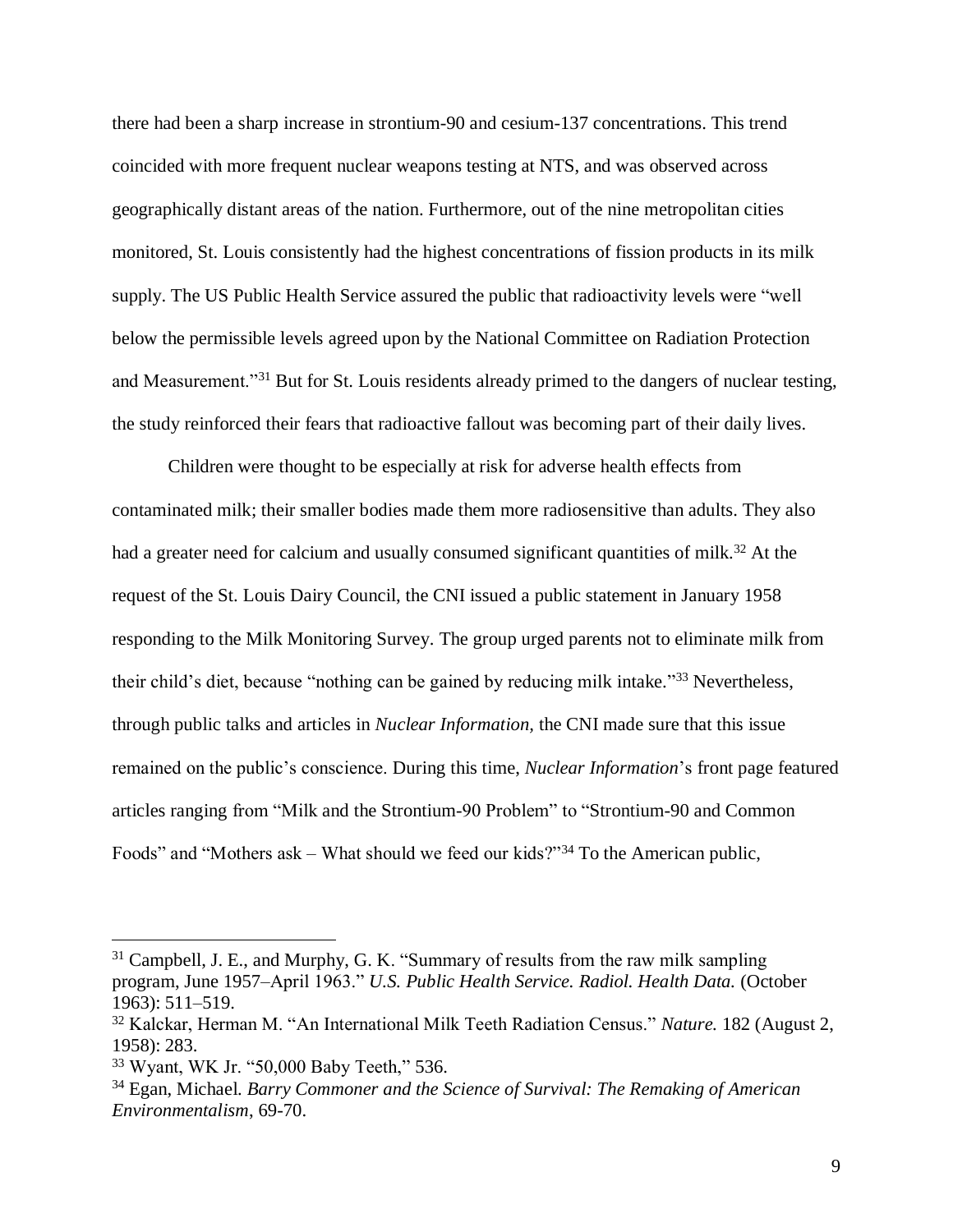radioactive fallout became a personal issue, yet one largely outside of their own control. Their health was subject to decisions made in Washington and bombings conducted hundreds of miles away.

The CNI aimed to provide the public with answers. The first step was to measure how much fallout material was entering the human body. By 1957, only "erratic data [existed], based on the autopsy of bone samples derived mainly from adults."<sup>35</sup> Not only was the supply of bones limited, but many of the adult bones had already been fully developed by the time the government began nuclear testing. <sup>36</sup> An alternative approach came from National Institutes of Health biochemist Herman M. Kalckar, in the August 2, 1958 issue of *Nature*. Kalckar proposed "An International Milk Teeth Radiation Census." He called on "public health agencies of every nation [to] organize a large-scale collection of milk teeth (with dates of appearance and shedding, and the child's age in each instance) and conduct measurements of radioactivity on this material." According to Kalckar, baby teeth were ideal research material, because they tended to absorb substances from food eaten by the mother or child. The measurements would reflect the amount of radiation absorbed by a child just prior to birth ("when the calcified structure of the deciduous teeth is deposited"), which was around 7 years before the tooth was shed. Kalckar's proposal emphasized the humanitarian implications of nuclear fallout. He claimed that his "suggestion arises from the belief that any family, regardless of whether or not its country has ambitions in the development of atomic weapons, would be sympathetic to and support an international study involving atomic radiation and ultimately concerned with the health of its own children." Furthermore, Kalckar urged for collective responsibility when it

<sup>35</sup> Kalckar, Herman M. "An International Milk Teeth Radiation Census," 283.

<sup>36</sup> Ibid.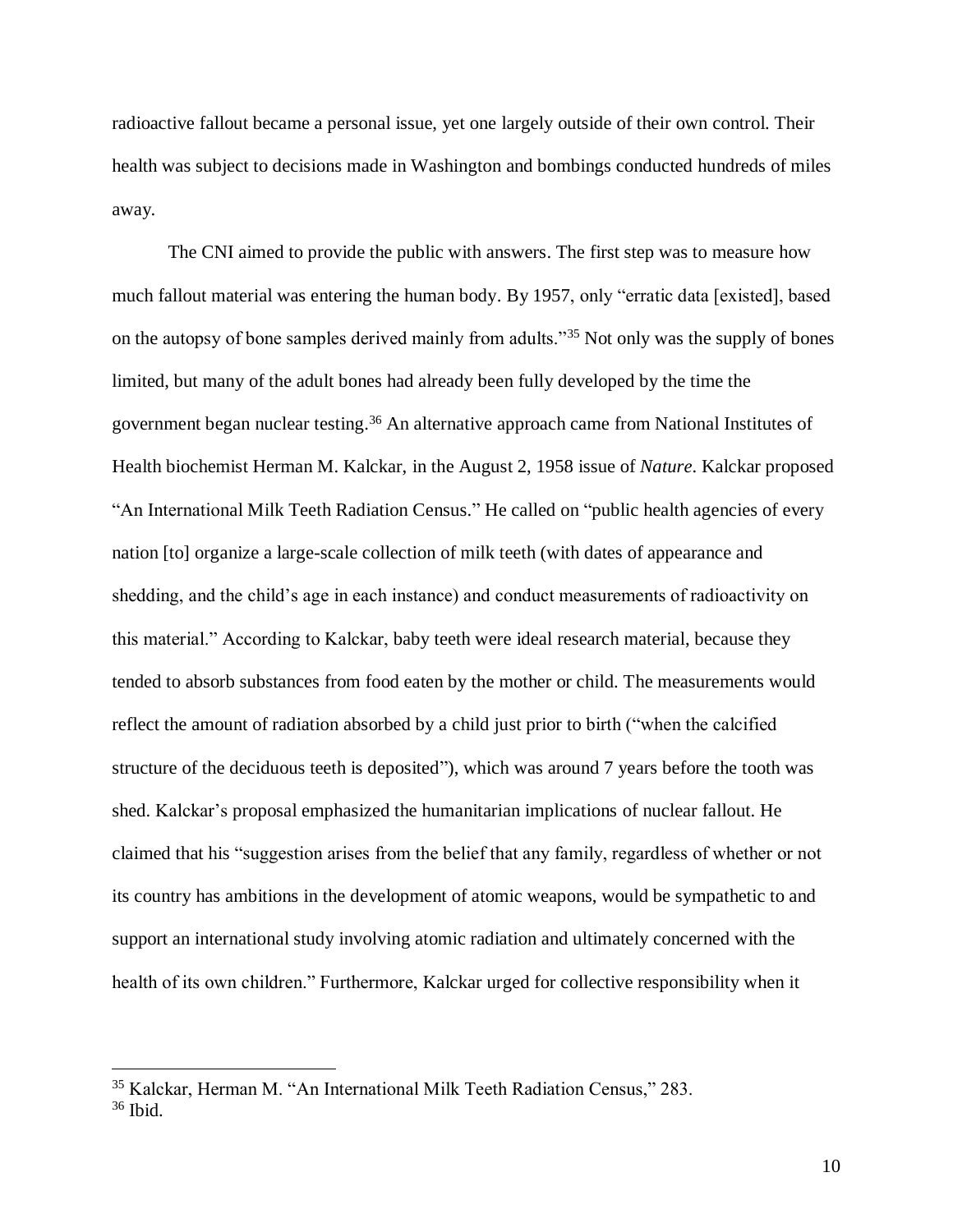came to ensuring the public's health. Naming the United Nations as "the best agency to handle such a project," Kalckar added that it would be "particularly impressive if the Western world... took the initiative by offering to make its equipment and technical advice available to any country interested in participation." He argued that this international study would serve a "concrete demonstration of respect and reverence for life, regardless of creed, colour, or political system." By emphasizing the moral obligation to protect "the most sensitive section of any population, namely, the children," Kalckar advocated an inclusive approach to research that transcended geopolitical hostilities that had been intensified during the Cold War.<sup>37</sup>

On December 21, 1958, the CNI became the first group to put Kalckar's plan into action. The St. Louis Baby Tooth Survey aimed to "collect 50,000 baby teeth a year to provide an important record of the absorption of radioactive strontium-90."<sup>38</sup> The associated press release stressed the study's far-reaching and deeply personal elements:

The importance of an immediate collection of deciduous, or baby, teeth lies in the fact that teeth now being shed by children represent an irreplaceable source of scientific information about the absorption of strontium-90 in the human body. Beginning about ten years ago, strontium-90 from nuclear test fallout began to reach the earth and to contaminate human food.<sup>39</sup>

Funded through grants from the US Public Health Service, American Cancer Society, and Leukemia Guild of Missouri and Illinois, the study had also obtained endorsements from the deans of Washington University and St. Louis University's schools of dentistry. Dr. John Bird, assistant dean of Washington University's School of Dentistry, volunteered to head a group of local dentists to examine and classify the teeth. Directing the overall study was Dr. Louise Reiss,

<sup>37</sup> Ibid, 283-4.

<sup>38</sup> Wyant, WK Jr. "50,000 Baby Teeth," 535.

<sup>39</sup> Ibid, 357.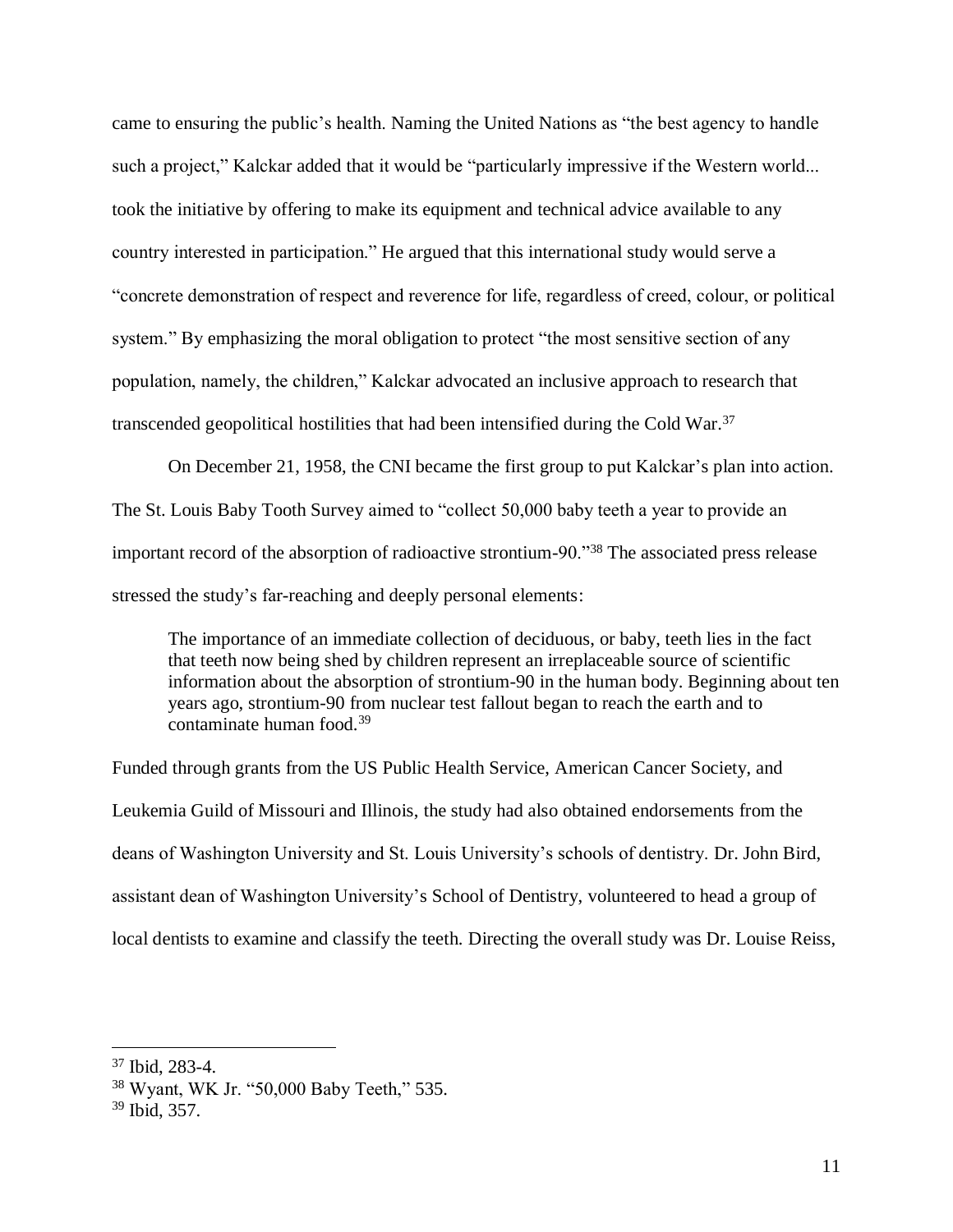a founding member of the CNI and physician with the City of St. Louis Health Department.<sup>40</sup> Having secured support from the scientific establishment, the CNI now turned to the survey's target audience: children and parents from the St. Louis community.

III. The St. Louis Baby Tooth Survey: a citizen-science project

CNI members embarked on a broad-based public awareness campaign to inspire St. Louis residents to participate. The sample material consisted of baby teeth donated by children and a tooth survey form filled out by parents. The package was mailed to the CNI office, where volunteers from the Women's Auxiliary of the St. Louis Dental Society catalogued the samples and contacted parents for any missing information. Next, a pediatric dentist examined each tooth and recorded the presence of any caries, root canals, or amalgram fillings. A subset was forwarded to a laboratory at Washington University, where scientists could quantify the exact strontium-90 content. Based on census data, the CNI estimated that around half a million baby teeth were shed by children from the St. Louis area each year. While organizers were uncertain how large the samples of teeth would have to be to yield meaningful data, they set an ambitious goal of collecting 50,000 teeth a year. They were also aware that they needed to begin immediately: Kalckar's proposal had commented that the teeth currently being shed (in 1958) had formed just before significant fallout had occurred (in 1951). The early samples would provide essential baseline information for their study. A successful collection program relied on all members of the community, from volunteers who coordinated logistics, to physicians and scientists who analyzed the data, to young children who contributed their milk teeth.<sup>41</sup>

<sup>40</sup> Ibid.

<sup>41</sup> Reiss, "Strontum-90 Absorption by Deciduous Teeth." 1669.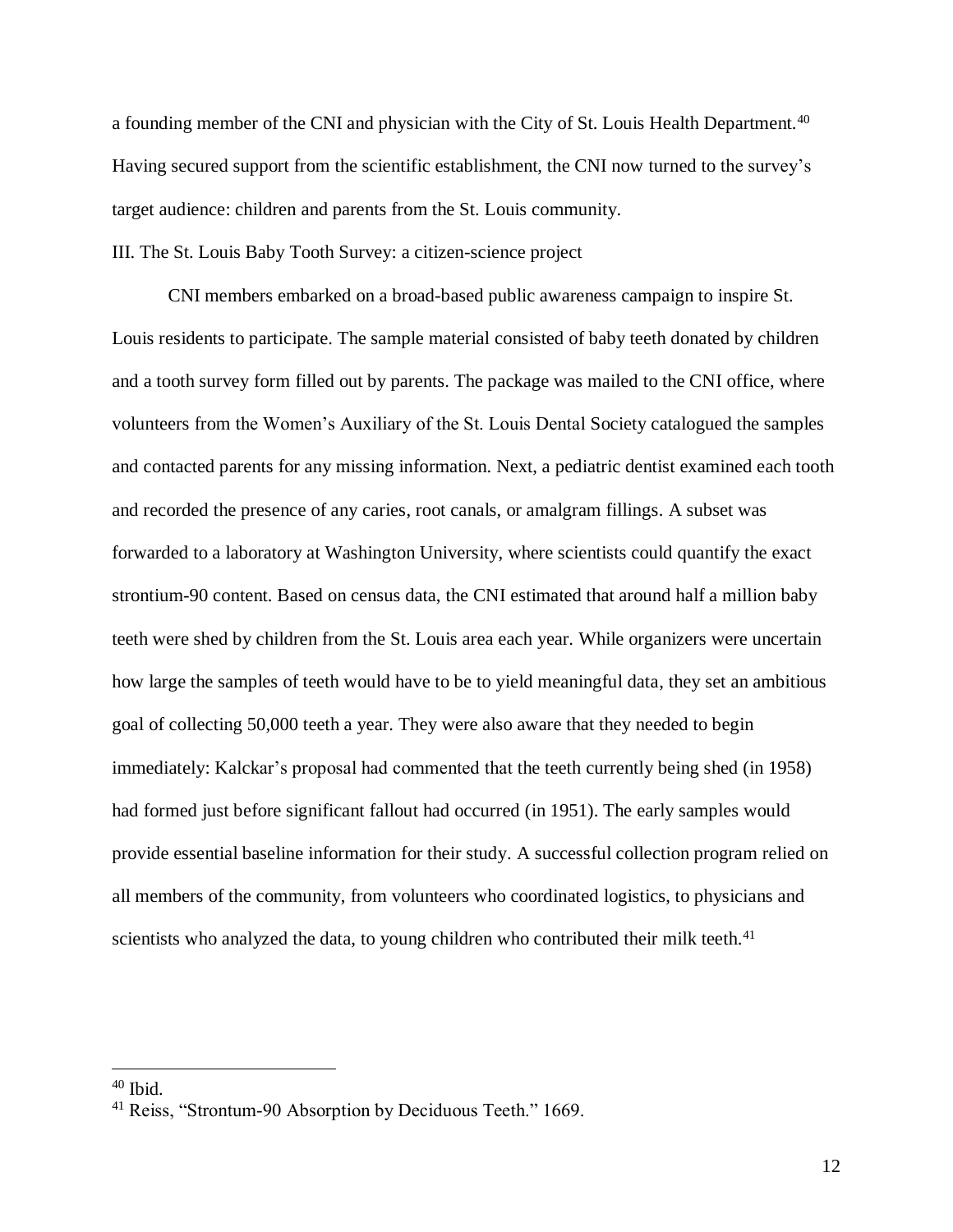The survey's director, Dr. Louise Reiss, first enlisted the support of "all the schools in the area – city and county, public, parochial and private." St. Louis-area superintendents assured her that the questionnaires would be delivered in their respective elementary schools.<sup>42</sup> Other CNI members spoke at churches, libraries, PTA meetings, and dental clinics throughout the city.<sup>43</sup> To reach an even wider audience, the CNI spread their message through local media. Members addressed the St. Louis public during "public service time," given by radio and television stations.<sup>44</sup> In the third issue of *Nuclear Information*, published on December 24, 1958, the group explained the study's objectives and urged readers to volunteer for the cause.<sup>45</sup> Other news agencies raised awareness by publishing articles and press releases from the CNI. City papers such as the *St. Louis Dispatch* reminded readers that "50,000 baby teeth [were] wanted yearly for strontium-90 tests."<sup>46</sup> Finally, the CNI ramped up its ongoing public education programs; from October 1958 to December 1960, CNI speakers addressed a total of 15,000 individuals from the surrounding area. The presentations and discussions explained the latest scientific and medical research on nuclear fallout.<sup>47</sup>

Beyond promoting the Baby Tooth Survey's scientific value, the CNI emphasized that St. Louis residents were contributing to a larger cause. Each child who donated their tooth received a package containing: an "I Gave my Tooth to Science" button pin, a membership card to the

<sup>42</sup> Logan, Yvonne. "The Story of the Baby Tooth Survey." *Scientist and Citizen* 6(9-10) (1964): 38.

<sup>43</sup> Egan, Michael. *Barry Commoner and the Science of Survival: The Remaking of American Environmentalism*, 69-70.

<sup>44</sup> Logan, Yvonne. "The Story of the Baby Tooth Survey," 39.

<sup>45</sup> *Nuclear Information,* (December 24, 1958).

<sup>46</sup> "50,000 baby teeth wanted yearly for strontium-90 tests." *St. Louis Post-Dispatch* (December 21, 1958), A3.

<sup>47</sup> Egan, Michael. *Barry Commoner and the Science of Survival: The Remaking of American Environmentalism*, 63.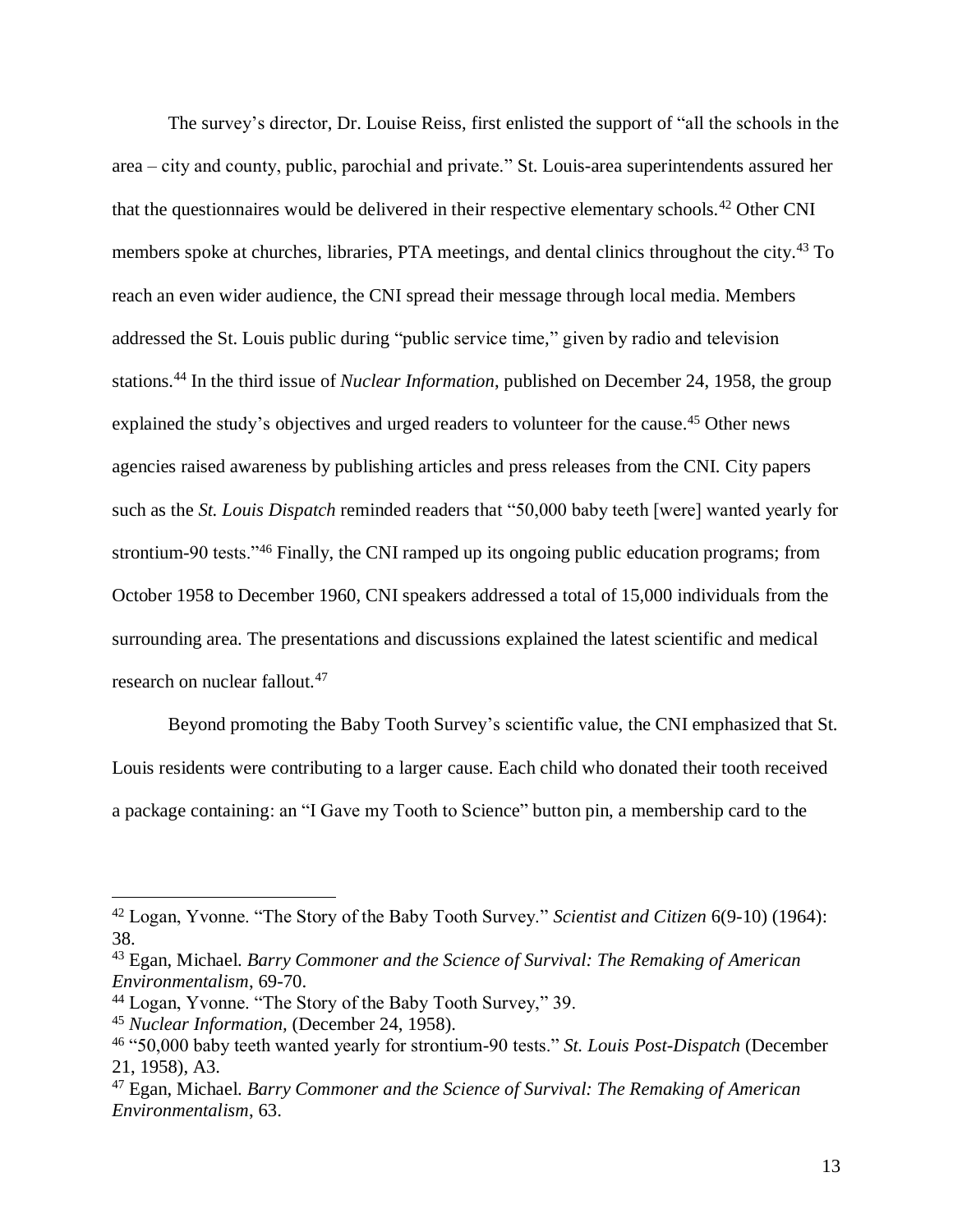"Operation Tooth Club," a thank you note, and a new tooth form.<sup>48</sup> The button pin lent a heroic aspect to tooth donation by praising children for their sacrifice to the greater good. Children could wear this emblem with pride to show their classmates and friends that they had contributed to "science." The membership card fostered a sort of collegiality and exclusivity among donors; but those who were uninitiated could easily join their friends in the "Operation Tooth Club" by mailing their tooth to the CNI. Finally, the new tooth form was a subtle reminder for children to continue donating their teeth (and likely a source of stress for children whose teeth were not ready to fall out!) To mobilize the city's residents, the mayor of St. Louis, Raymond Tucker, proclaimed Tooth Survey Weeks and semi-annual tooth round-ups.<sup>49</sup> In May 1961, when the CNI received the study's 50,000th tooth, volunteers honored the donor (7-year-old Alexis Paspalas) with a dinner and a segment on the local children's television station.<sup>50</sup> Overall, the CNI inspired a unified vision around the Baby Tooth Survey. By emphasizing the bigger picture, the CNI overcame challenges inherent to such a large-scale study. Each individual tooth did not offer meaningful data, and there were no inherent benefits to each participant from donating. However, the CNI created smaller rewards to remind participants of their role in advancing scientific and social progress; as one *Newsweek* journalist explained, "any child with a wobbly baby tooth is a person of consequence in St. Louis, MO."<sup>51</sup>

By November 24, 1961, when Reiss published the Baby Tooth Survey's preliminary results in *Science,* the CNI had received over 61,000 baby teeth from children in the St. Louis area. Over 10 percent of the donations had come from children living outside the study area

<sup>48</sup> Logan, Yvonne. "The Story of the Baby Tooth Survey," 38-9.

<sup>49</sup> Ibid, 39.

<sup>&</sup>lt;sup>50</sup> Gerl, Ellen. "Scientist-citizen advocacy in the atomic age: A case study of the Baby Tooth Survey, 1958-1963." *Prism* 11(1) (2014): 7.

<sup>51</sup> "Fallout: The Facts Are Brighter," *Newsweek,* (April 18, 1960), 68.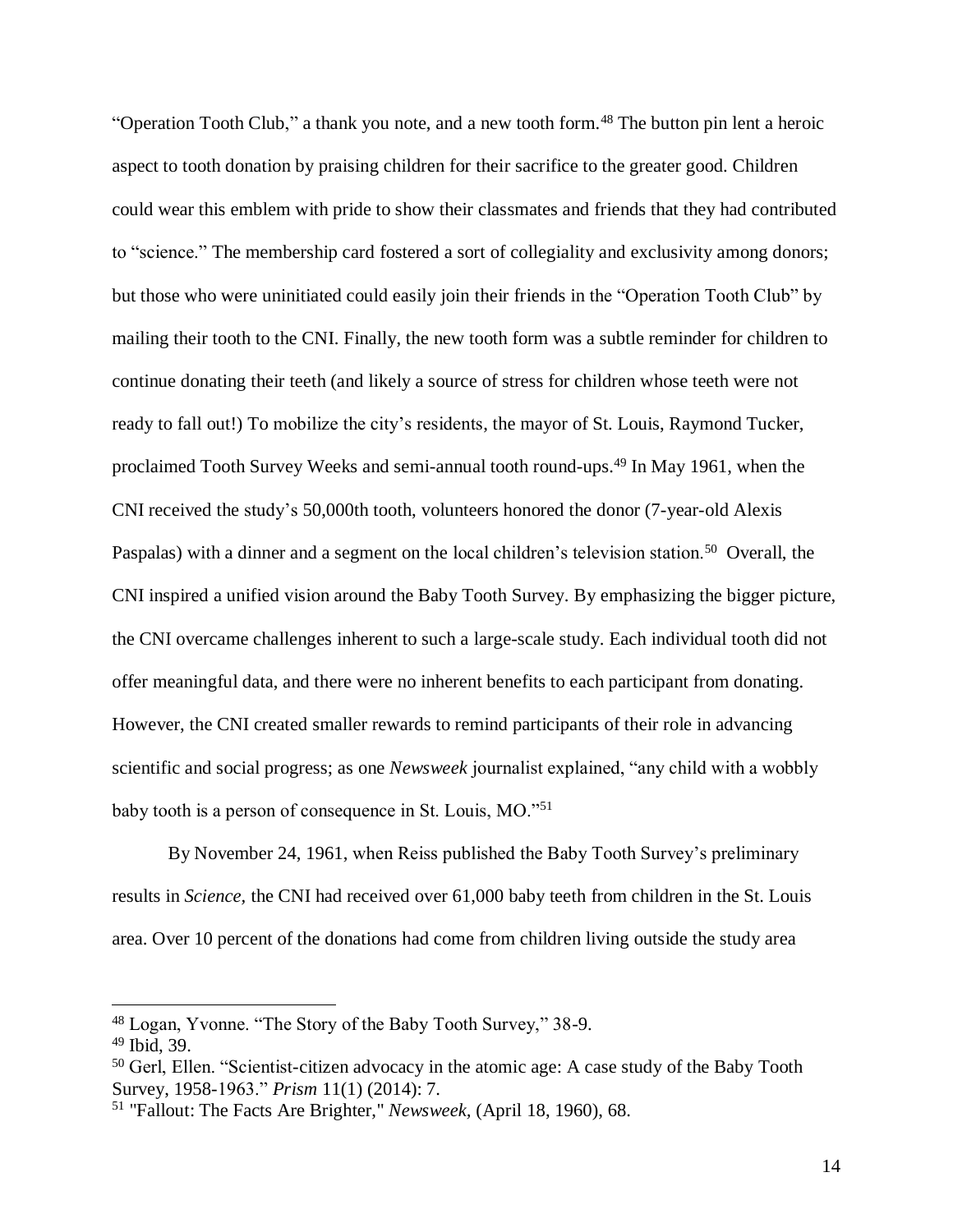("which included Greater St. Louis and environs within 100 miles"), demonstrating the largescale enthusiasm generated by the study. The initial analysis of 1,335 teeth revealed that strontium-90 levels had increased sharply with nuclear testing: "the upward trend with time may be correlated with increasing dietary concentrations of strontium-90." Children born in 1954 had four times as much strontium-90 in their deciduous teeth as those born in 1951. The survey provided scientific validation that strontium-90 from milk was infiltrating and accumulating within children's bodies.<sup>52</sup>

While these results added fuel to the anti-nuclear campaign, Reiss chose to focus instead on the Baby Tooth Survey's precedent for future public health studies. She recommended other researchers to consider the "special contributions which can be made... by the early analysis of deciduous teeth": "A large population can be sampled to provide a continuous record of strontium-90 absorption in man which will span the entire fallout period anywhere in the world."<sup>53</sup> Because radioactive fallout was a threat to the entire world, any research group could undertake this study and contribute valuable information to the international community. Reiss advised collection programs to focus on incisors; these were the "most useful" type of tooth for collection, because "[they] appear to have the greatest psychological appeal for young children."<sup>54</sup> Reiss' comment reminded readers of the personal element to scientific research; while large-scale public health research might not offer therapeutic benefits to individuals already exposed to fallout material, these studies could nonetheless win over the hearts of the public and contribute to scientific and social progress.

<sup>52</sup> Reiss, Louis Z. "Strontum-90 Absorption by Deciduous Teeth." *Science* 134 (November 24, 1961): 1669-73.

<sup>53</sup> Ibid, 1673.

 $54$  Ibid.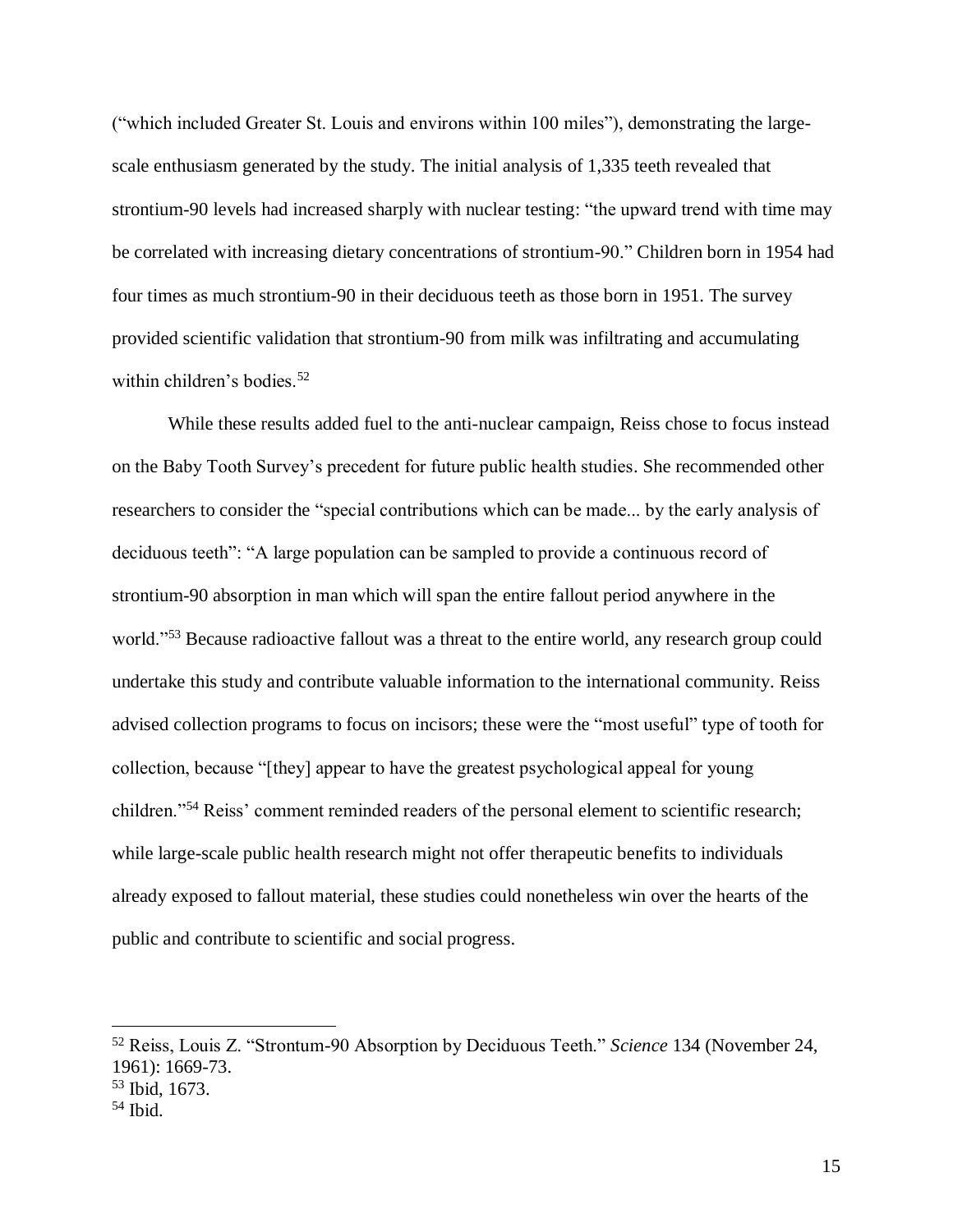IV. Conclusion: Changing the narrative around the health of the public

The Baby Tooth Survey inspired unprecedented levels of public engagement over the question of nuclear fallout. The survey not only informed St. Louis residents about the dangers of strontium-90 in their diet, but also captivated their imaginations by pointing to the farreaching implications of scientific progress – which transcended local and national boundaries. Children could proudly declare that they had "donated [their] tooth to science," while adults knew that they too had helped to advance the field. Overall, the Baby Tooth Survey reflected changing ideas around the public's health. During the Cold War, Americans became increasingly concerned about nuclear fallout, a largely invisible and inescapable threat; decisions about weapons testing, made by unknown individuals around the globe, could directly impact their daily lives. But just as the locus of control expanded beyond the individual, Americans started to view health beyond their own bodies. The Baby Tooth Survey used population-level evidence to confirm that strontium-90 was contaminating children's bones. Each individual tooth was insignificant, yet the thousands of teeth that poured in to the CNI's headquarters had political and scientific ramifications. The survey's results, and the conversations they generated about the health of the public, were instrumental to the signing of the 1963 Limited Nuclear Test Ban Treaty to end above-ground nuclear weapons testing.<sup>55</sup>

<sup>55</sup> Smith, Allen. "Democracy and the Politics of Information: The St. Louis Committee for Nuclear Information," 3.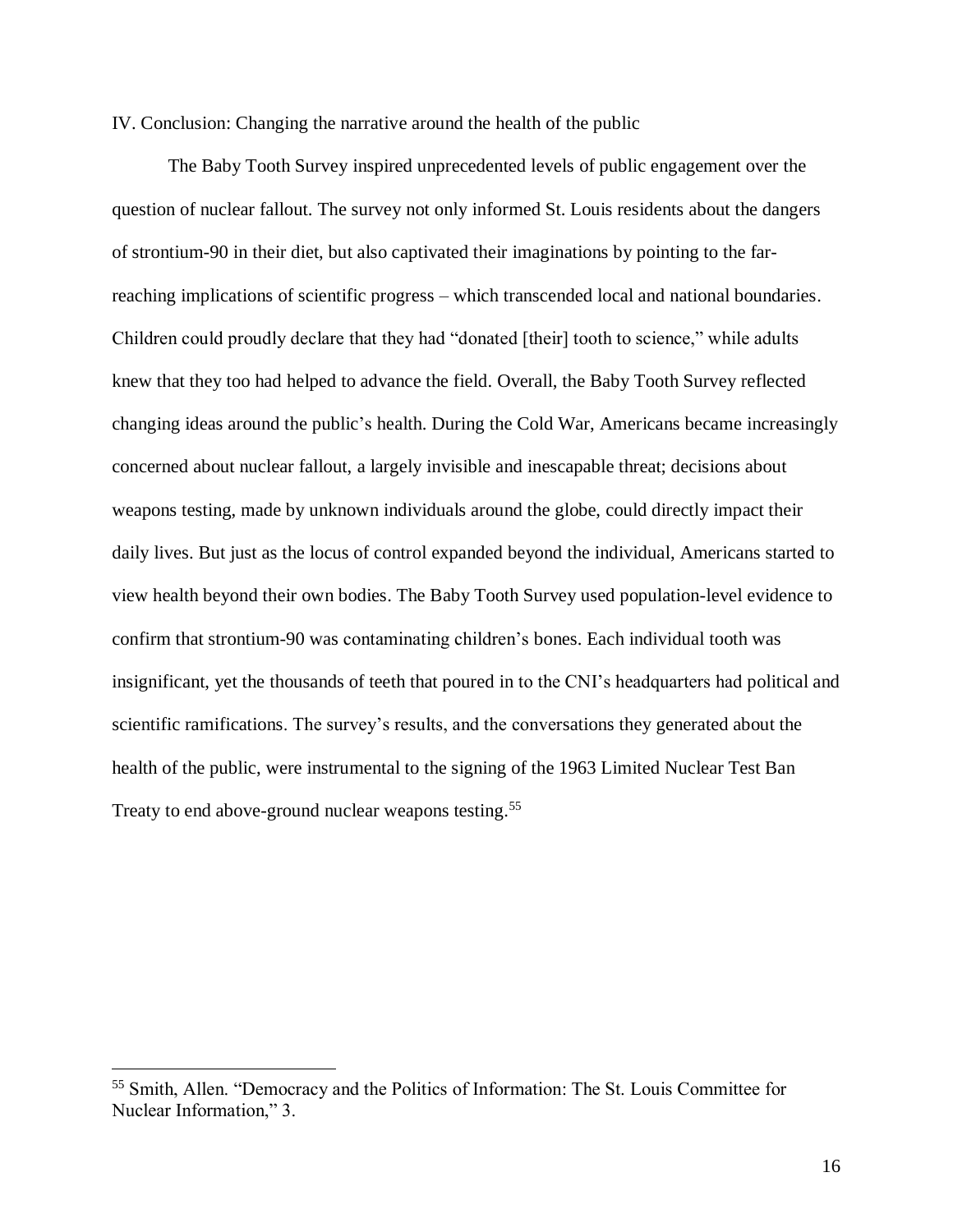Bibliography Primary Sources *The Biological Effects of Atomic Radiation and Excerpts From Pathologic Effects of Atomic Radiation, Studies by the National Academy of Sciences, National Research Council.* Washington: National Academy of Sciences – National Research Council, 1956.

"Danger—Strontium 90." *Newsweek* (November 12, 1956): 88–89.

Kulp, J. L., Eckelmann, W. R., and Schulert, A. R. "Strontium-90 in man." *Science.* 125(3241) (February 8, 1957):219–226.

Pauling, Linus. "Science in the Modern World." Speech delivered at Washington University in St. Louis (May 15, 1957).

Kalckar, Herman M. "An International Milk Teeth Radiation Census." *Nature.* 182 (August 2, 1958): 283-4.

"50,000 baby teeth wanted yearly for strontium-90 tests." *St. Louis Post-Dispatch* (December 21, 1958), A3.

Wyant, WK Jr. "50,000 Baby Teeth." *The Nation* (June 13, 1959): 535-37

Comar, Cyril L. "Radioactivity in Foods." Report commissioned by the AMA Council on Foods and Nutrition. *JAMA.* 171(9) (October 31, 1959): 1221-3.

"Fallout: The Facts Are Brighter," *Newsweek,* (April 18, 1960), 68.

Reiss, Louis Z. "Strontum-90 Absorption by Deciduous Teeth." *Science* 134 (November 24, 1961): 1669-73.

Campbell, J. E., and Murphy, G. K. "Summary of results from the raw milk sampling program, June 1957–April 1963." *U.S. Public Health Service. Radiol. Health Data.* (October 1963): 511–519.

Logan, Yvonne. "The Story of the Baby Tooth Survey." *Scientist and Citizen* 6(9-10) (1964): 38- 9.

*Nuclear Information* (monthly bulletin by the Citizen's Committee for Nuclear Information) [1958-63].

Secondary Sources Egan, Michael. *Barry Commoner and the Science of Survival: The Remaking of American Environmentalism.* Cambridge: The MIT Press, 2009.